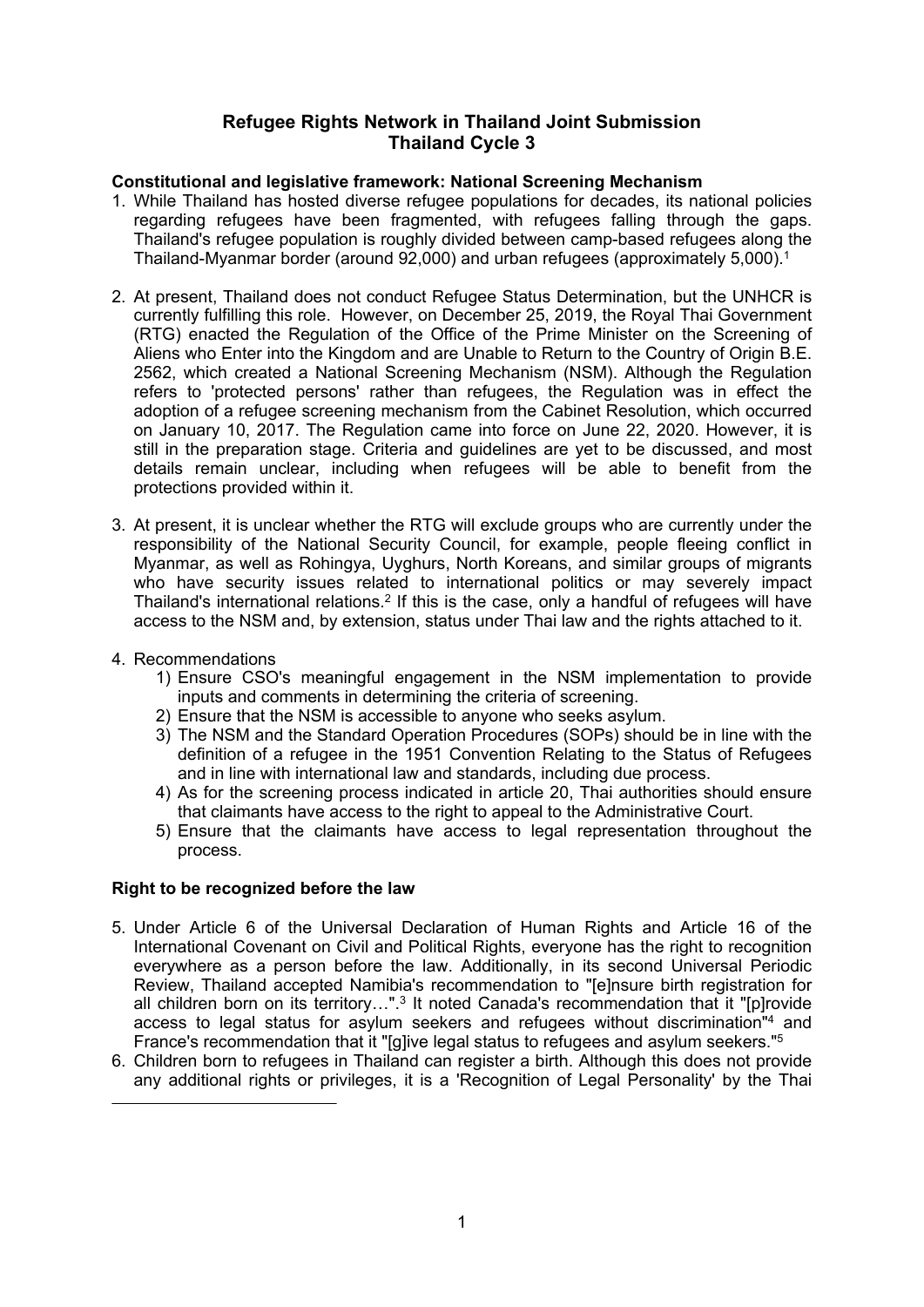government to prevent statelessness. It can also serve as evidence of the residence in Thailand that leads to the permit of temporary stay. However, particularly in urban contexts, there are problems on communication issues that lead to wrong information on the certificate. Some government officers are unaware of refugees and presume that refugee children are in the same category as children born to migrant workers.

- 7. Refugees should be recognized under the Thai laws through the NSM process. Still, there are stills issues of the unreasonable delay of the implementation and the concern on excluding those who may not be able to access the NSM.
- 8. Recommendations
	- 1) Increase government officials' knowledge and awareness of refugees, particularly in areas where refugees typically reside.
	- 2) Harmonize laws relevant to refugees, such as laws on immigration, laws on civil registrations, to fit their situation and context and make it easier for them to access their rights.

#### **Freedom from arbitrary detention**

9. On January 28, 2021, the Human Rights Council Working Group on Arbitrary Detention reiterated that, under international human rights law,

*[I]ndefinite detention of individuals in the course of migration proceedings cannot be justified and is arbitrary ... <sup>a</sup> maximum period for detention in the course of migration proceedings must be set by legislation. Upon the expiry of the period for detention set by law, the detained person must be automatically released. 6*

Further, when the principle of non-refoulement renders expulsion impossible, "the detainee must be released to avoid potentially indefinite detention from occurring, which would be arbitrary." 7

- 10. In 2016, the RTG accepted India's recommendation that Thailand "[a]ddress harsh living conditions in immigration detention centers." 8 The RTG also noted Luxembourg's recommendation that Thailand "put an end to the arbitrary detention of refugees and asylum seekers and stop the detention of children on the grounds of migration control" and Paraguay's recommendation that Thailand "establish <sup>a</sup> policy that allows decreasing the high levels of overcrowding conditions in detention centers". $^\mathrm{g}$
- 11. Over the past five years, the RTG has committed to ending the detention of refugee children in Thailand, has endorsed and adopted the Global Compacts on Migration and Refugees, has adopted the ASEAN Declaration on the Rights of Children in the Context of Migration, has implemented <sup>a</sup> Memorandum of Understanding on the Determination of Measures and Approaches Alternative to Detention of Children in Immigration Detention Centers (ATD MOU), and accompanying Standard Operating Procedures and has established the NSM mentioned above. Nevertheless, refugees in Thailand continue to be subject to arrest and detention. The RTG relies upon refugee resettlement and voluntary repatriation for case resolution. However, under the NSM, refugees are by definition unable to return to their country of origin, and resettlement is limited. As such, detention tends to be long-term.
- 12. The ATD MOU has led to some progress on the treatment of women and children in detention: over 230 women and children have been released from detention between 2019 and 2020 through community-based and case management alternatives to detention. Nonetheless, serious challenges remain, the RTG still perceives child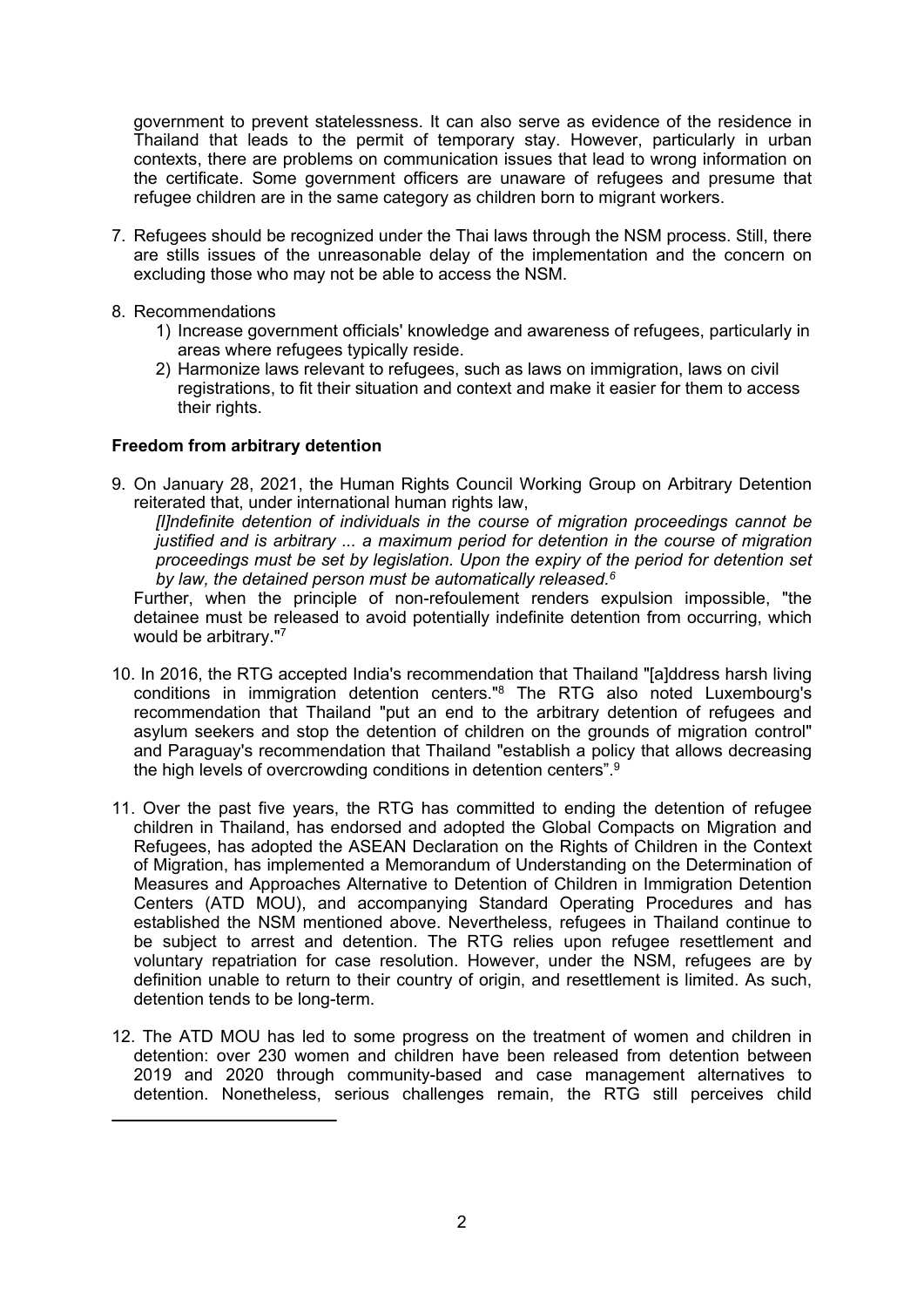detention through <sup>a</sup> national security lens. The current ATD system always focuses on controlling and limiting their rights rather than holistic case management, which does not reflect the best-interests-of-the-child principle. For example, the use of "Day Care Centre" inside the Immigration facility for children and their family members as one of the states ATD placement options should not be considered an alternative to detention. Some children, including Rohingya children or children whose asylum cases at UNHCR are closed, are exempt from the community based ATD. As <sup>a</sup> result, many of them are held in <sup>a</sup> government shelter indefinitely with no other solution.

- 13. Family members are detained separately, and the ATD MOU mainly benefits detained mothers with children. The ATD MOU fails to ensure the family unity principle as it does not provide an alternative option for other family members, particularly fathers. Access to bail at the Immigration Bureau is extremely limited, depends on the officials' discretion, with burdensome conditions, for example, frequent reports, and requests <sup>a</sup> high amount of the bail money (THB 50,000), which limits refugees from the only option to be released from IDC and eventually leads to family separation. In some cases, CSOs were notified that children were separated from their mothers. The lack of coordination between government agencies leads to limited access to proper identification, vulnerability screening, and assessment measures. As <sup>a</sup> result, child detention time takes much longer than it should be.
- 14. Recommendations
	- 1) End the harmful practice of detaining refugees and asylum seekers and only use it as a last resort.
	- 2) Where release is not feasible, immediately implement non-custodial and community-based alternatives to detention. These should provide appropriate and non-institutional reception and case resolutions and preserve the right to family unity.
	- 3) Grant UNHCR and CSOs unrestricted access to screening existing detainees and provide necessary assistance to ensure that detainees can claim asylum if they could not do so before being detained.
	- 4) Ensure that detainees can access the bail system and waive bail fees.
	- 5) Ensure those remaining detainees can access health practitioners and legal counsel.

### **Principle of non-refoulement**

- 15. During the 2nd cycle UPR in 2016, the Compilation of U.N. information recommended Thailand refrain from the refoulement of asylum seekers and refugees. 10 The summary of stakeholders' submission to the UPR also pointed out the risk to refoulement $^{\rm 11}$  and violated the international prohibition against refoulement. 12 Thailand did not receive any recommendations on this issue in 2016. Still, in its alternative report to the CERD committee in 2020, the National Human Rights Commission of Thailand suggested that the Thai government guarantee that it would not push back asylum seekers and refugees to their countries of origin based on the Non-Refoulement Principle. <sup>13</sup> Even though Thailand is not <sup>a</sup> party to the 1951 Refugee Convention and the 1967 Protocol, Thailand should respect the principle of *non-refoulement* under the ICCPR (Article 7), the CAT (Article 3), and as it is *jus cogens*.
- 16. Asylum seekers and refugees in Thailand are still subject to refoulement. In 2018, refugees from Cambodia were expelled to their country of origin. A Cambodian labor activist whom UNHCR had determined to be <sup>a</sup> refugee was arrested and deported.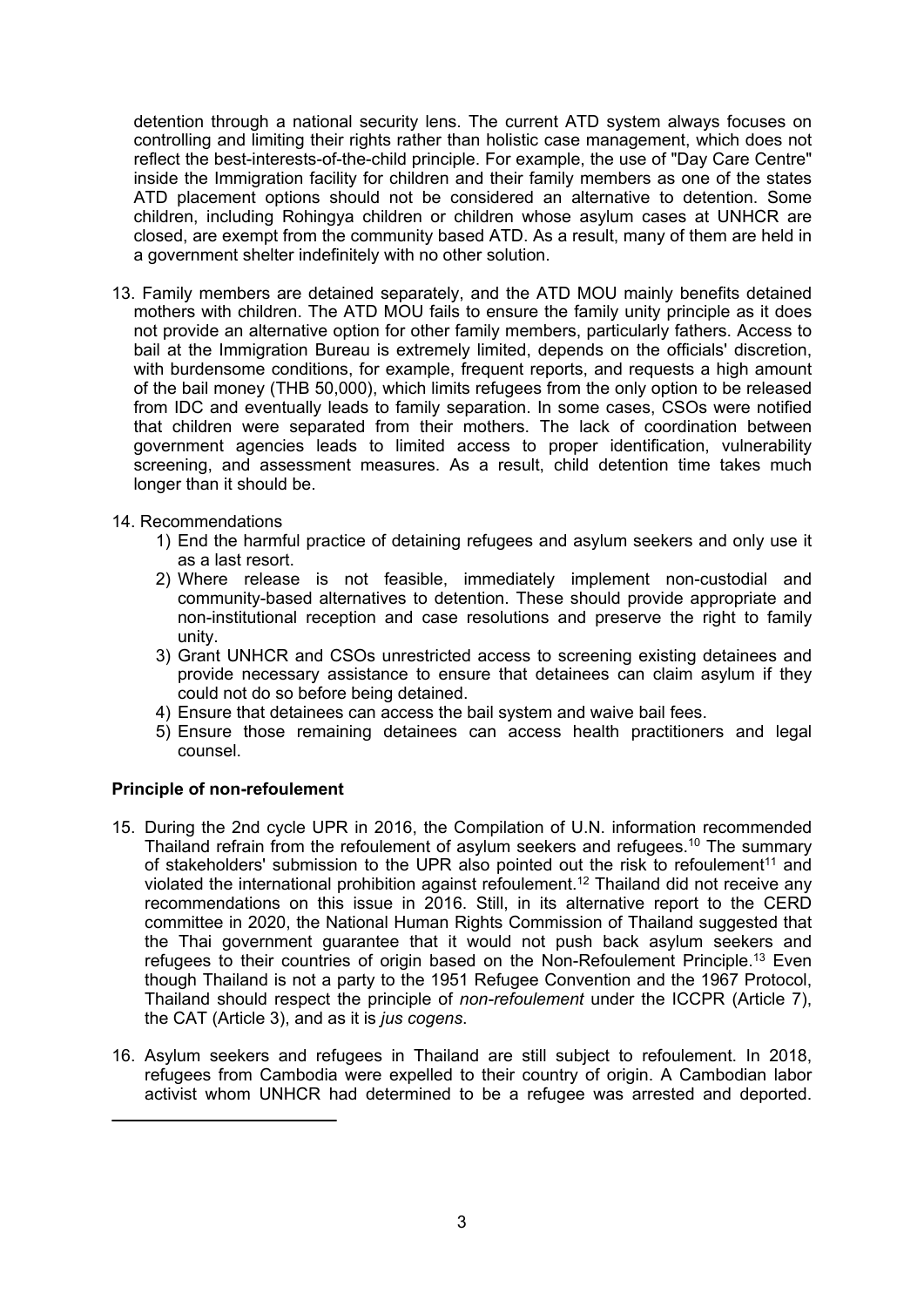While she was in the Immigration Detention Centre, UNHCR interviewed her for resettlement, and her case was appealed to the Court of Appeal on the ground that there was a real risk of deporting her.<sup>14</sup> Nonetheless, she was deported to Cambodia. Thai authorities stated that the deportation was under section 54 of the Immigration Act B.E.2522, and it was an act of cooperation between Thailand and Cambodia.<sup>15</sup> In December 2018, another Cambodian labor activist was arrested and deported to Cambodia at the Cambodian government request. <sup>16</sup> Although the deportation was legal under the Immigration Act B.E.2522, section 54, these cases show Thailand's failure to respect the non-refoulement principle and its obligations under international human rights laws. As <sup>a</sup> result, asylum-seekers and refugees in Thailand fear the possibility of repatriation.

- 17. Clause 25(1) of the NSM Regulation states that once someone has been granted 'protected person' status, authorities must "[r]efrain from repatriating the Protected Person to the country of origin." However, the Regulation includes an overly broad exception on national security grounds, such that it may not be an effective barrier to refoulement.
- 18. Recommendations
	- 1) Implement national legislation on non-refoulement to ensure that asylum seekers and refugees will not be subject to refoulement without exception.
	- 2) Ensure that authorities respect the principle of non-refoulement.

#### **Right to <sup>a</sup> Fair Trial**

- 19. The RTG is not fulfilling its international obligations regarding the right to <sup>a</sup> fair trial. Asylum seekers and refugees are subject to criminal proceedings, such as illegal immigration or detention hearings, have limited access to interpreters or legal counsel, violating Article 14(3) of the ICCPR.<sup>17</sup> Thailand has - in line with General Comment No. 32 - established <sup>a</sup> juvenile criminal justice system. Still, in practice, asylum seekers and refugee children are often processed as adults at the time of the arrest.
- 20. While the RTG provides some free legal aid services, such programs do not cover irregular immigration and detention cases. Asylum seekers and refugees depend on civil society organizations for legal assistance and enjoy few procedural guarantees, including essential due process safeguards against prolonged or indefinite detention.
- 21. Following art 14(3) ICCPR, Section 13 of the Thai Criminal Procedure Code stipulates that the accused has the right to an interpreter during the investigation and court process. <sup>18</sup> However, in some instances, asylum seekers and refugees still depended on civil society organizations to arrange for interpreter services. For example, in 2018, when immigration police arrested <sup>a</sup> 17-year-old Sri Lankan boy and brought him before the juvenile court, the court did not provide an interpreter despite the accused only speaking limited Thai. In 2018, at court proceedings following <sup>a</sup> mass arrest, the court did not ask whether the accused spoke Thai, and Asylum Access Thailand had to provide an interpreter. In December 2019, Thai police arrested <sup>a</sup> Somali child and <sup>a</sup> Somali family with three young children. The police did not arrange for an interpreter but used the Somali child, who spoke some Thai, to communicate with the Somali family. They were asked to sign an arrest report without being provided with adequate interpretation. The Somali child was released the same day, but the family, including the three children, were kept in detention overnight. The next day, after the court hearing,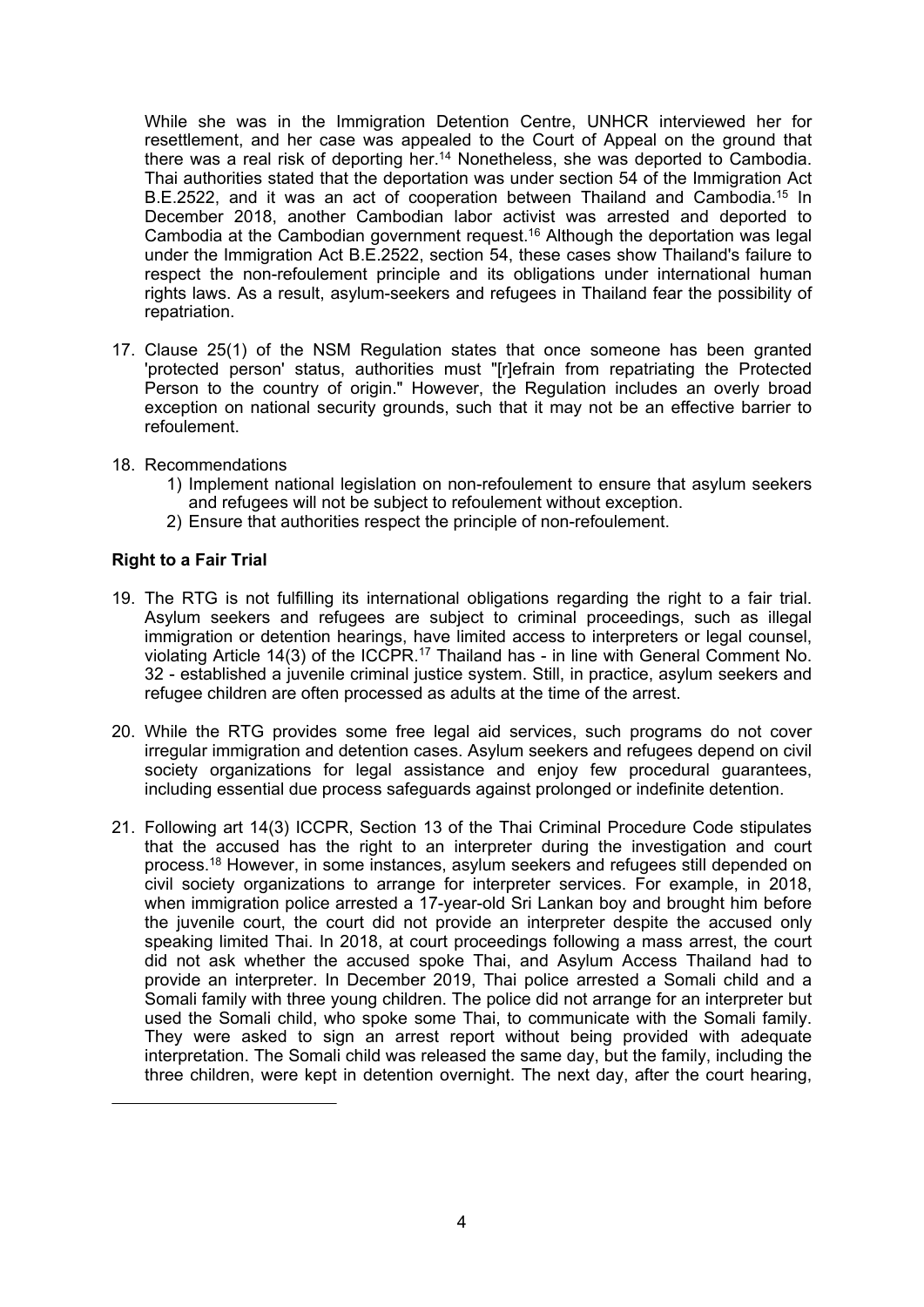the Somali family had to sign additional documents without being provided with an interpretation of the documents' content.

- 22. The Child Protection Act and the Juvenile and Family Court and Procedure Act provide special protections for children ('juveniles') under criminal proceedings, in line with the RTG's obligations under international law. In practice, police do not always adhere to these provisions when arresting and processing at the police station. In August 2018, immigration police arrested 180 people from Cambodia and Vietnam, including older people and women with babies and young children. Children were separated from their parents without taking the best interest of the child into account. 19 In violation of the Juvenile and Family Court and Procedure Act, police failed to identify one of the arrestees as <sup>a</sup> child. Subsequently, they failed to bring this child before the Juvenile and Family Court within 24 hours. Instead, the child was held at the district office hall and adults for two days before being brought to adult court. 20 The court did not inform the child, nor the arrested adults, of the nature and cause of the charges against them. Police kept the child at <sup>a</sup> police station for six days without any court order before sending him to Juvenile and Family Court. $^{27}$
- 23. In February 2021, immigration police arrested <sup>a</sup> 16-year-old boy. Despite acknowledging that he was <sup>a</sup> child, the police refused to submit the case to the Juvenile and Family Court, even following UNHCR and civil society organizations' efforts to advocate for the child's rights. This is <sup>a</sup> violation of section 70, 72, 73, and 78 of the Family and Juvenile Procedural Act, which stipulates that in case of the arrest of <sup>a</sup> child, the inquiry officer should bring such child before the court within 24 hours to verify the arrest and decide whether the child should be under state custody or parent custody.<sup>22</sup> After the lawyer requested the juvenile court investigate the child's arrest, $^{\rm 23}$  the court only granted their petition to set <sup>a</sup> court hearing date twenty-five days after the arrest. Meanwhile, the boy was detained in Immigration Detention Center.
- 24. Recommendations
	- 1) Ensure that indigent asylum seekers and refugees have access to free legal assistance in all criminal cases, refugee status determination hearings, and any other official proceedings that may result in the deprivation of liberty.
	- 2) Ensure <sup>a</sup> free, adequate interpreter to asylum seekers and refugees facing criminal charges or detention, as required under Thai law, and ensure that such assistance enables asylum seekers and refugees to understand their rights during every criminal process level.
	- 3) Enforce the Child Protection Act and Juvenile and Family Court and Procedure Act to provide exceptional protection for asylum-seeker and refugee children subject to criminal proceedings.

### **Right to the highest attainable standard of health**

25. Under the International Covenant on Economic, Social, and Cultural Rights, everyone is entitled to enjoy the highest attainable standard of health conducive to living <sup>a</sup> life in dignity, regardless of their legal status. During the 2nd cycle of UPR in 2016, Thailand accepted recommendations to ensure equal access to health care for all and establish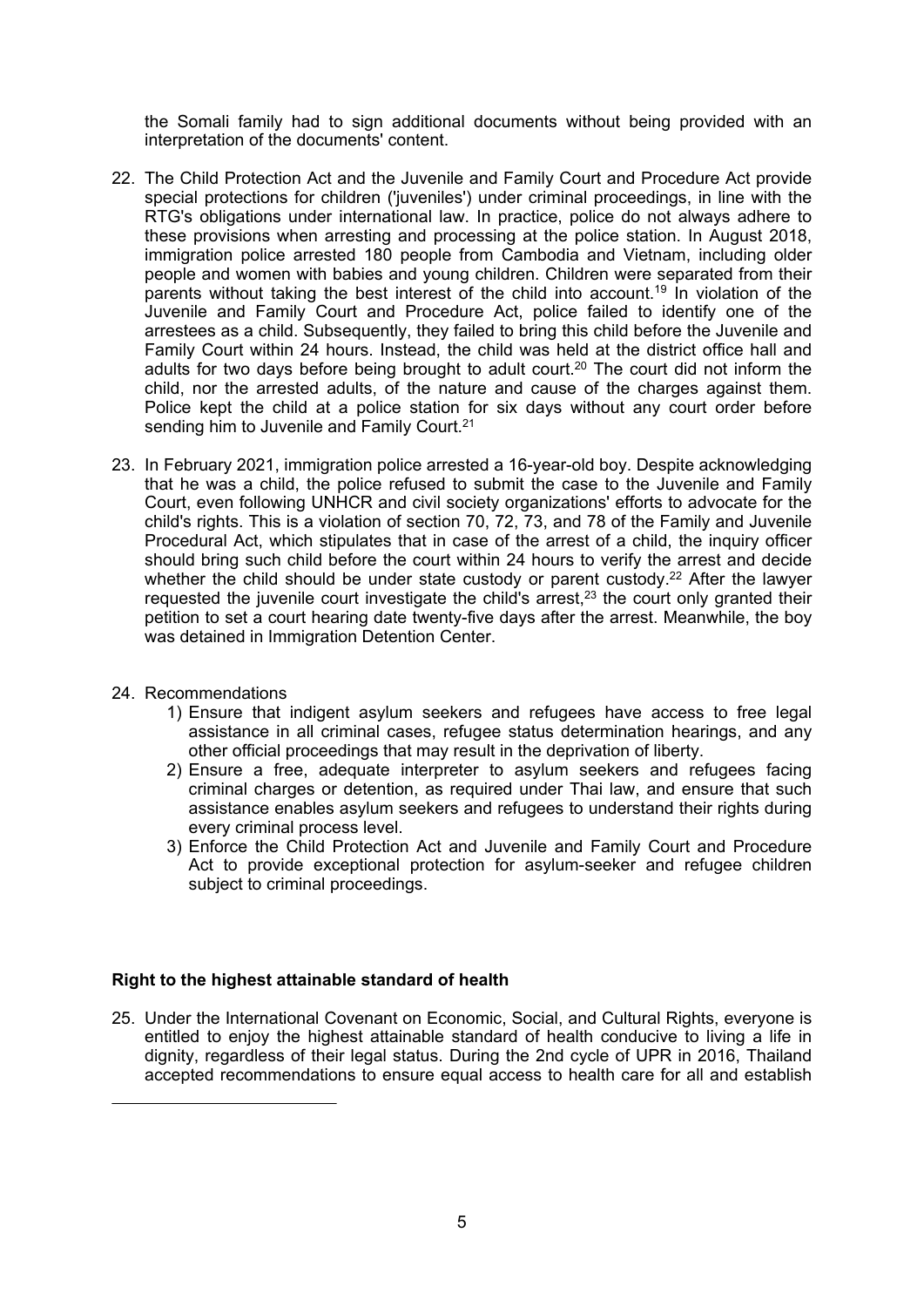strategies to achieve the Sustainable Development Goals, especially regarding the right to health care. <sup>24</sup> However, the highlights of Thailand's implementation of recommendations and voluntary pledges showed that the only implementation related to health rights was the MOU to improve prisoners' health service system. 25 There was no mention of other vulnerable groups nor of asylum seekers and refugees.

- 26. Thai public health insurance covers treatment and rehabilitation, health promotion, disease surveillance, prevention, and control. However, under the Ministry of Public Health Notification, asylum seekers and refugees in Thailand cannot access public health insurance.<sup>26</sup> Therefore, whereas camp-based refugees can access some treatment from NGOs in the camp, urban asylum seekers and refugees have to pay for treatment at hospitals, which is challenging given their inability to work legally in Thailand. Further, because most of them do not have legal status, they fear contact with Thai authorities. They, therefore, usually go to the Buddhist Tzu Chi Foundation, which provides <sup>a</sup> free clinic to refugees. In <sup>a</sup> 2017 report, the NHRCT pointed out problems experienced by refugees trying to access health assistance, including officer's attitude and difficulty understanding the doctors, nurses, and other staff due to limited interpretation. <sup>27</sup> Despite the NHRCT having provided recommendations to the Ministry of Public Health and other bureaus. The problems persist: recent research on health status and healthcare access of refugees found that asylum seekers and refugees have significantly more unmet needs than Thai people, possibly because they do not have public healthcare insurance.<sup>28</sup>
- 27. Further, urban refugees have been left to fend for themselves during the COVID-19 pandemic. The Tzu Chi clinic was temporarily closed during the pandemic, and the RTG has not included refugee groups in its COVID response plans. As Thailand prepares for vaccine distribution, asylum seekers and refugees must not be overlooked.
- 28. Access to healthcare in IDCs is limited, particularly problematic given the overcrowded cells, inadequate sanitation, and reports of high levels of mental health issues. The health service in IDC is under the Immigration Bureau's control, Royal Thai Police, and the guideline on the care is not shared. There are minimal medical care levels within the IDCs, and more severe cases can be referred to hospitals only if the medical services within the IDC make <sup>a</sup> referral. However, CSOs have received complaints from detainees who missed their hospital appointments because the hospital staff did not have the capacity to escort them. Further, there is some confusion over whether detainees are expected to pay for their treatment.

#### 29. Recommendations

- 1) Ensure all populations in Thailand have access to public health insurance.
- 2) Pass <sup>a</sup> law mandating that health facilities cannot inquire about immigration status and cannot report any patients or prospective patients to immigration authorities.
- 3) Improve accessibility to health assistance by improving interpretation services in health facilities.

#### **Right to education**

30. The RTG has long demonstrated its commitment towards the Education for All (EFA) policy. Despite holding <sup>a</sup> reservation to Article 22 of the United Nations Convention on the Rights of the Child (CRC) relating to rights of child refugees and asylum seekers, Thailand reaffirmed its improvement in promoting rights of all migrant children to public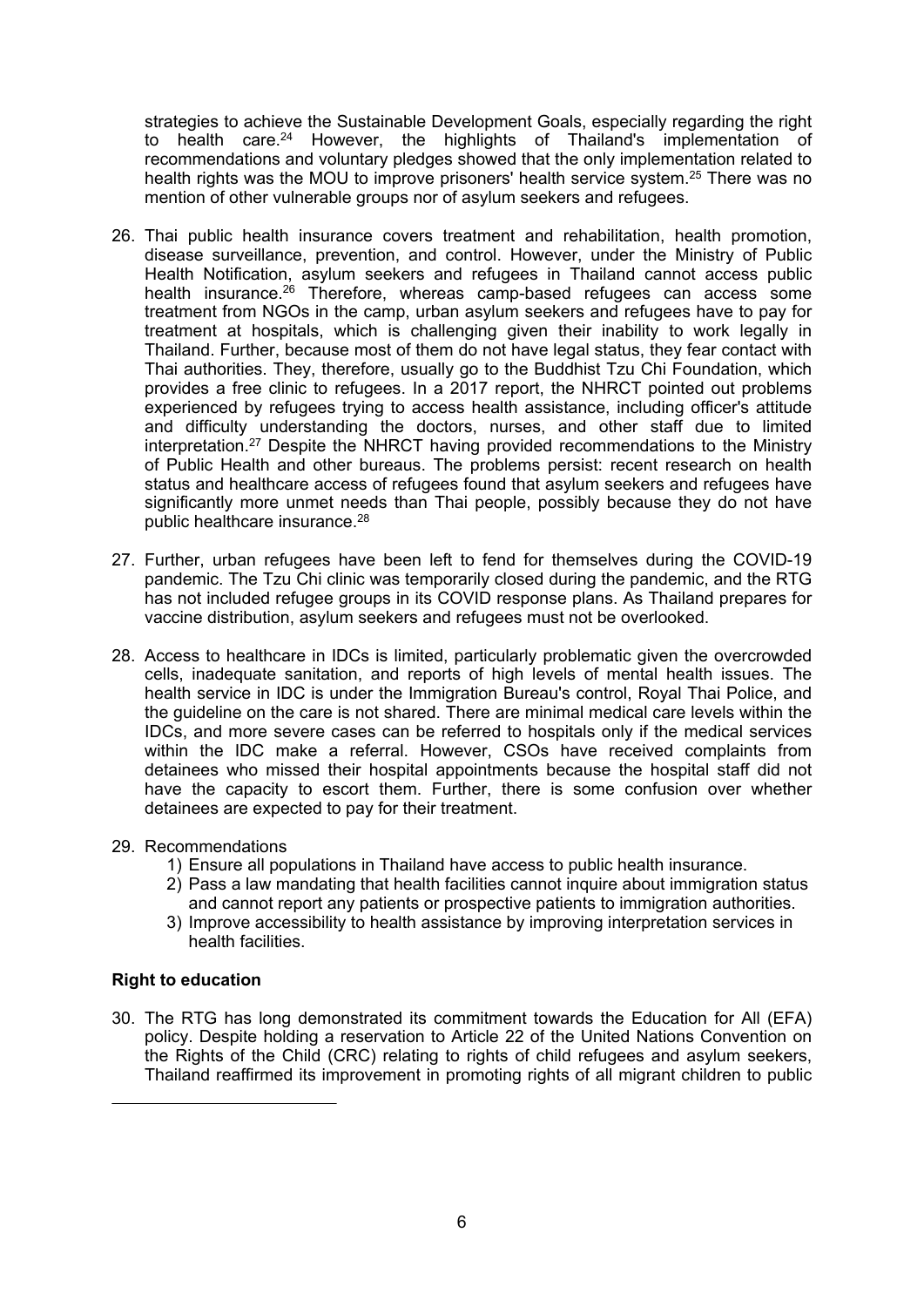services since it adopted the CRC in 1992.<sup>29</sup> However, the 2019 GEM Report entitled "Building Bridges, Not Walls" notes that in Thailand, even though the policy was shifted to expand inclusiveness for undocumented migrants as <sup>a</sup> 'person' in the 1999 Education Act after <sup>a</sup> 2005 resolution, it has not yet implemented to improve inclusion in the education sector.<sup>30</sup>

- 31. The development of parallel education systems that refugees and migrants have to manage hinders their access to quality education. Approximately more than 60% of migrant children living in Thailand are not in school, and there are two main education providers for those studying in schools: Learning Centers (L.C.s) and Thai schools. $^3$
- 32. While an increase in the number of migrant children entering Thai schools has been observed, there are still barriers to migrant children studying in Thai schools. The EFA's inconsistencies, <sup>a</sup> lack of awareness of implementing EFA amongst communities, discrimination towards migrant children by service providers, and financial and linguistic barriers are all challenges that migrant children face in Thailand. These factors drive more migrant children to enroll at L.C.s, which are not formally recognized by Thai and Myanmar governments. Receiving basic education without any accreditation severely limits their future options.
- 33. While the transition of refugee and migrant children into Thai schools is possible, the pathway must be formalized and standardized to promote the children's best interest. As migrant children in Thai schools often struggle to speak Thai and are therefore left behind, the use of mother-tongue-based education to improve children's learning must be promoted to be proper education for all. Refugee and migrant children must be able to maintain their identity and be allowed to use their mother-tongue. With the introduction of English in Thai schools, regional languages within the multilingual education approach improve refugee and migrant children's education quality.
- 34. Freedom of movement would allow children to access education and promote more opportunities to contribute to Thai society. However, restrictions in refugees' movement, livelihoods, and education have significantly impacted their opportunities.<sup>32</sup> The existing encampment policy imposed on refugees along the border constricts this pathway towards <sup>a</sup> hope-filled future for children born, raised, but stuck in Thailand while waiting for <sup>a</sup> solution. Furthermore, education has to safeguard and enable children living with disabilities, so they are not left behind. Opening access to education to refugees and undocumented populations at all levels is <sup>a</sup> durable solution.
- 35. Recommendations
	- 1) Full recognition and implementation of Education for All (EFA) by addressing education barriers and ensuring the inclusion of undocumented migrants and refugees and persons living with disabilities in the Thai education sector as <sup>a</sup> path to durable solutions.
	- 2) Ease the restrictions on movement and enable migrant and refugee children's education transition by recognizing their education.
	- 3) Ensure quality of education by enabling the recognition of mother-tongue-based multilingual education (MTB-MLE) in the Thai education system and preventing identity loss among undocumented children.
	- 4) To increase educational inclusion for migrant children, the implementation of the Education for All policy must be fully recognized by all actors. The Ministry of Education (MoE) must actively promote and support all children's right to education in Thailand. This includes raising awareness among "many school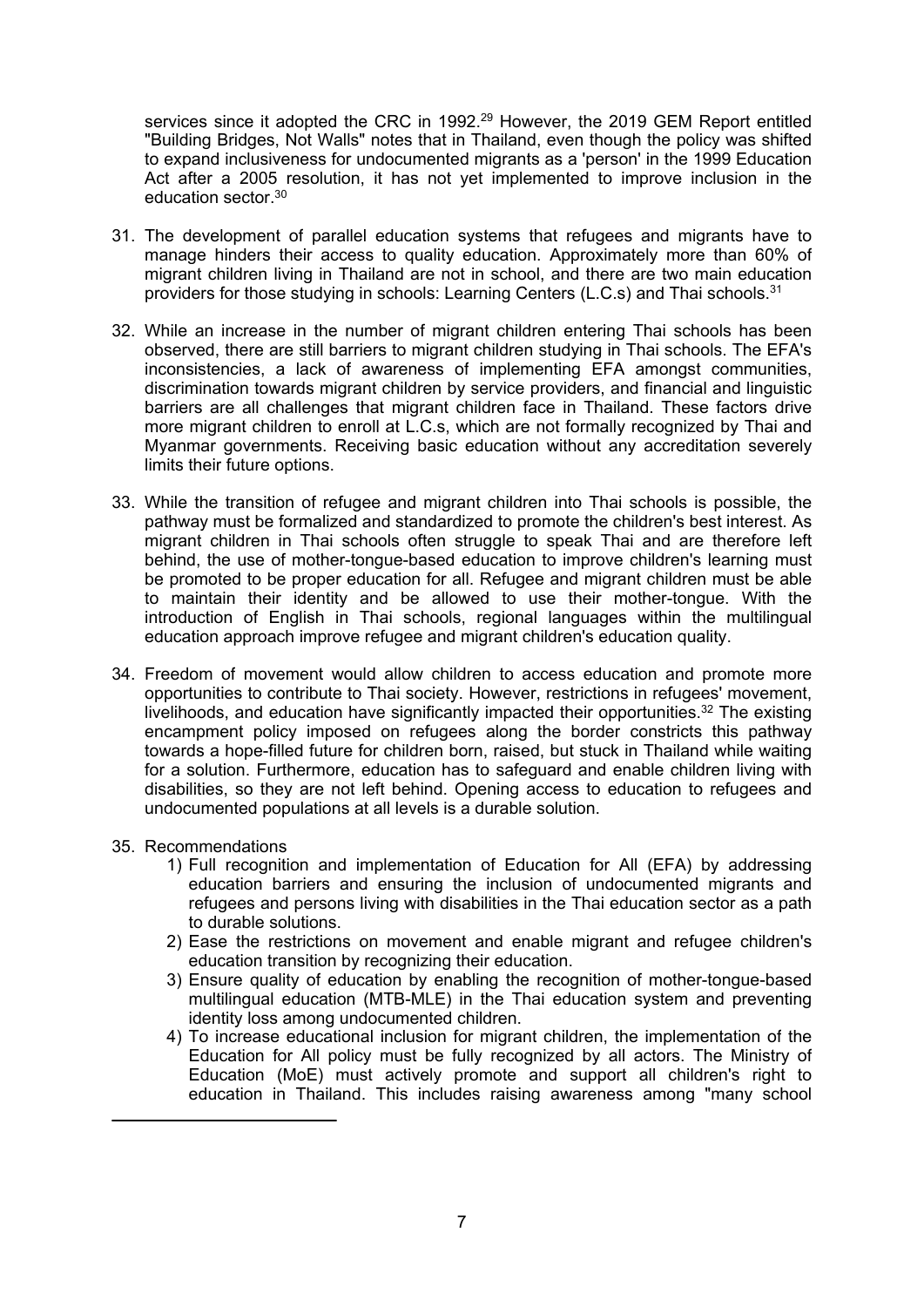leaders"<sup>33</sup>, so that enrollment and placement policies are being implemented in practice.

### **Right to work**

- 36. The RTG is not fulfilling its international obligations regarding the right to work. Thailand has made several international obligations and commitments relevant to refugees' right to work. For example, under ICESCR Article 6(1). Similarly, Article 5(e)(i) of the ICERD guarantees everyone's—including non-citizens'—"rights to work" and to "free choice of employment" and includes the obligation to remove obstacles that prevent the enjoyment of the right to work.<sup>34</sup> The Committee on the Elimination of Racial Discrimination has also underscored States' obligation to implement measures to ensure that non-citizens do not face discrimination in their working conditions or work requirements. 35
- 37. However, because Thai domestic law does not legally recognize refugee status, refugees and asylum seekers are treated as illegal migrants and are generally not permitted to work in Thailand.<sup>36</sup> In theory, Thailand's Labor Protection Act and other domestic labor laws apply equally to non-nationals and should provide some protection against abuse. In practice, however, inadequate monitoring and enforcement of Thailand's labor laws, coupled with refugees' lack of legal status, expose refugees to exploitation: unscrupulous employers can pay exploitative wages, make refugees work in otherwise illegal conditions, withhold refugees' wages, and arbitrarily terminate employment, and refugees have little choice in accepting the work as they need to earn money to survive. <sup>37</sup> When in dispute with the employers, refugees are afraid to seek justice and legal protection for their cases due to their uncertain legal status. Even in an extreme case where <sup>a</sup> refugee lost his life at work, the surviving family members need legal counseling to understand their rights. With support from Asylum Access Thailand, they were finally able to report the case to the police, who negotiated with the employer. Even then, the family received <sup>a</sup> smaller amount of compensation than what was specified in the law.
- 38. With little-to-no income, asylum seekers and refugees find it extremely difficult to provide for their families, including the ability to cover healthcare costs and their children's education. The lack of right to work imposes refugees' dependency on humanitarian assistance from civil society organizations, international organizations, and U.N. agencies and invades their ability to rebuild their lives.
- 39. While the National Screening Mechanism is expected to provide certain rights for refugees, the right to work is not included.<sup>38</sup> Despite the Foreigners' Working Management Emergency Decree B.E.2560 (2017), Section 63 could be applied with people in <sup>a</sup> 'refugee-like' situation, and this law cannot be implemented unless the RTG issues <sup>a</sup> Cabinet Resolution. If the RTG were to include the right to work, it would be <sup>a</sup> significant step towards bringing its practices in line with the human rights treaties that it has signed.
- 40. The COVID-19 pandemic has further aggravated the impact of refugees' exclusion from the labor market. From Asylum Access Thailand's survey of 74 refugees in urban communities in May 2020, 85 percent of refugees who worked illegally lost their job and had no access to the government's compensation scheme. Half of the respondents had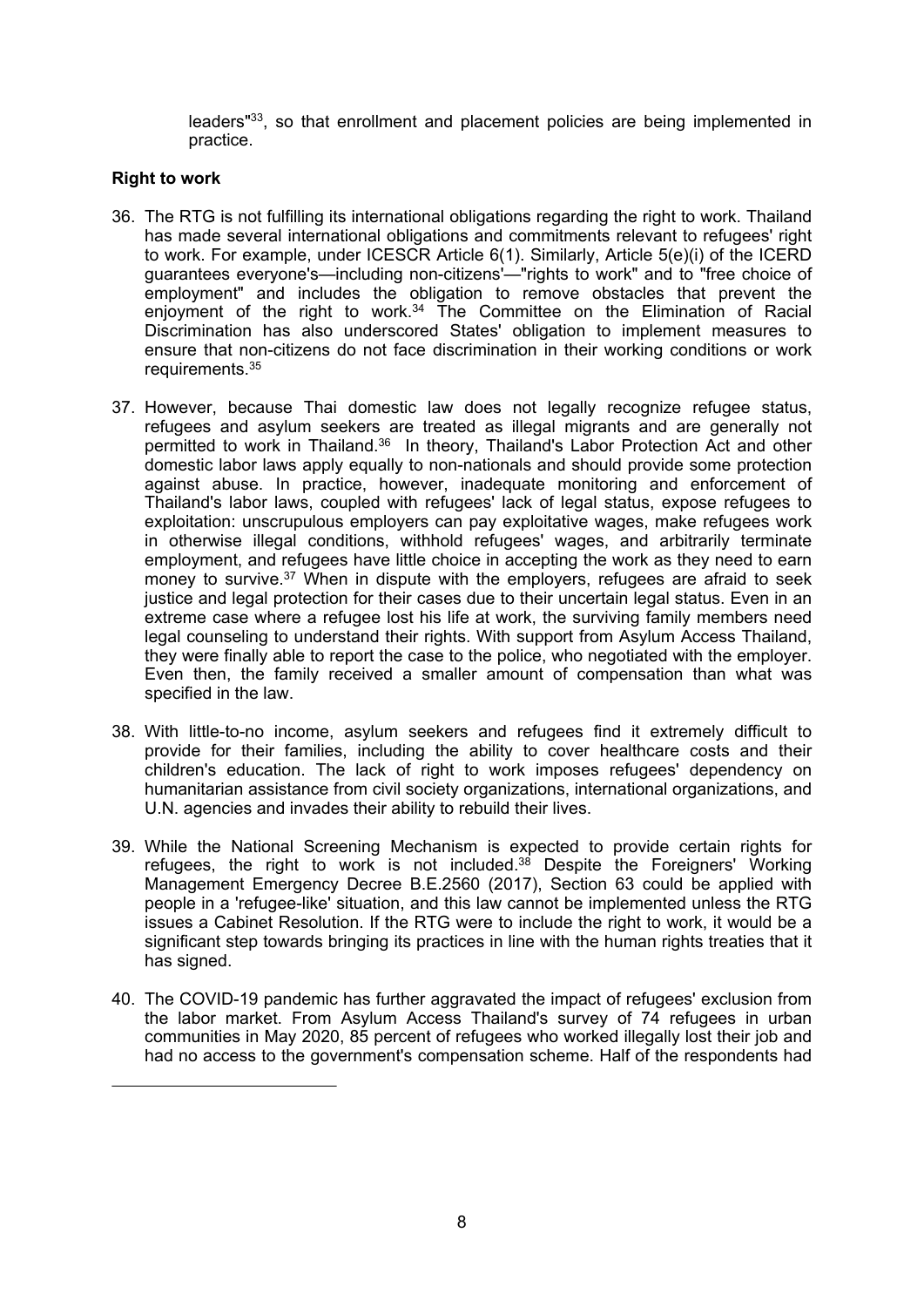to borrow money from others and could not pay their rent nor buying essential goods for their family members, such as hygiene products, baby supplies, and drinking water. They had to withdraw their children from school because they had no money to pay for transportation.<sup>39</sup> The RTG already has a model that could benefit over 90% of refugees in Thailand: on January 26, 2021, <sup>a</sup> Cabinet Resolution was passed allowing migrant workers from Myanmar, Laos, and Cambodia, who are in immigration detention awaiting to return to their original country but cannot return due to COVID-19 situation, to be released and to work.<sup>40</sup> If Thailand extends this policy to refugees and asylum seekers, it would simultaneously protect their rights and strengthen its workforce as it starts to rebuild while borders remain closed.

- 41. Recommendations
	- 1) Enforce the Foreigners' Working Management Emergency Decree B.E.2560 (2017) amendment No.2 B.E.2561 (2018), Section 63, for encamped and urban refugees to grant the right to work.
	- 2) Amend the National Screening Mechanism regulation to provide refugees and asylum seekers with the right to work, including while their claim and appeal are being assessed.
	- 3) Provide protections to ensure that refugees can hold employers accountable for exploitation, abuse, and dangerous working conditions.

## **Uyghur Refugee**

- 42. Around 50 Uyghur asylum seekers are remaining in Thailand right now, separated into small groups in many Immigration Detention Centers throughout Thailand. There was pressure from around the world when Thailand deported 120 Uyghur asylum seekers to China in 2015. The deportation was linked to the bomb in Bangkok in the same year, and it was one of the main reasons that the RTG treats Uyghurs as <sup>a</sup> special group that concerns national security. No policy benefits Uyghur to enjoy the protection, and most Uyghurs stay in Thailand illegally, which means they are subject to arbitrary detention.
- 43. Uyghur is considered <sup>a</sup> special group, managed by the national security agencies, and does not have access to protection from UNHCR as they are prevented from registering for the Refugee Status Determination process. Uyghurs in the immigration detention centers do not have access to any assistance from CSOs and are treated differently from other detainees due to national security concerns. Unlike other similar court cases, CSOs are limited to assist and are also not allowed to observe the trials of Uyghurs. Most Uyghurs have been isolated in the Immigration Detention Centers with deplorable conditions for more than eight years from the time they got arrested (from 2013 until now). People Empowerment Foundation tried to submit <sup>a</sup> letter to bail those vulnerable, such as elderly or sick people, but the Thai government did not allow it. Most Uyghurs are Muslim, but the treatments in the IDC are inadequate and do not comply with their belief and cultures. Generally, there is no Halal food provided. The foods contain ingredients that Muslims cannot consume, except in Ranong that the IDC provides Halal foods because there are many Rohingya detainees who are also Muslim. However, some IDC may allow the outsiders to send Halal food to Muslim detainees during <sup>a</sup> fasting period.
- 44. Recommendations
	- 1) Ensure the non-refoulement and do not send Uyghurs back to China.
	- 2) Allow Uyghurs to apply for refugee status with UNHCR for resettlement.
	- 3) Ensure that any policies relevant to Uyghurs shall be in line with international standards, including the conditions in the IDC and that Uyghur detainees have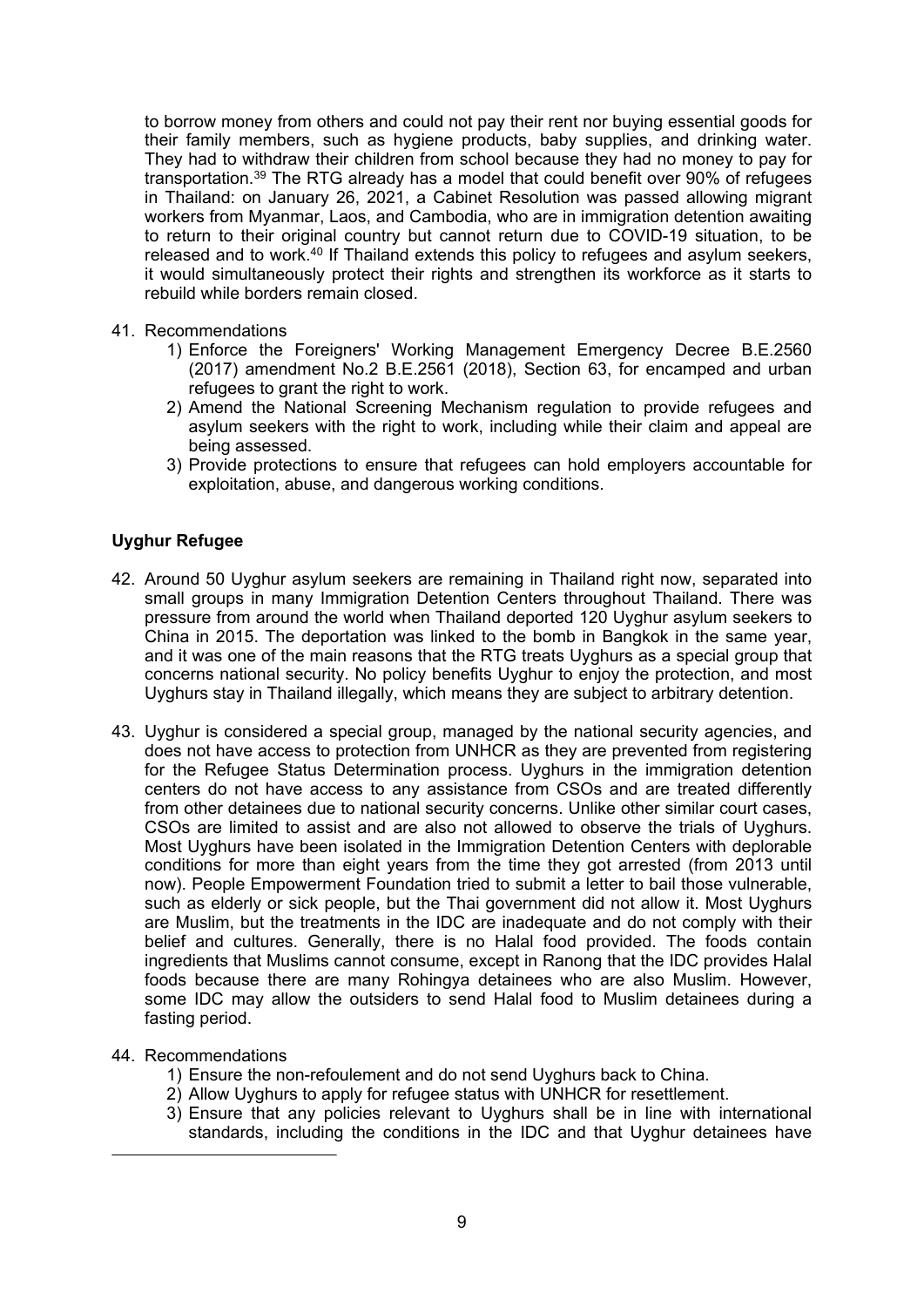access to bail.

- 4) Uyghur detainees should be treated with the respect due to their religion and belief and ensure that Halal foods are provided to Muslim detainees.
- 5) IDCs shall allow CSOs to visit and provide assistance to Uyghur detainees.

# **ENDNOTES**

[1] UNHCR, "Refugees in Thailand," *UNHCR*, https://www.unhcr.org/th/en.

[2] office of the council of state, Nor Ror 0907/449, December 18, 2019, https://resolution.soc.go.th/PDF\_UPLOAD/2562/9933420829.pdf.

[3] UPR Info, 2RP: Responses to Recommendations & Voluntary Pledges, September 23, 2016, https://www.upr-info.org/sites/default/files/document/thailand/session\_25\_-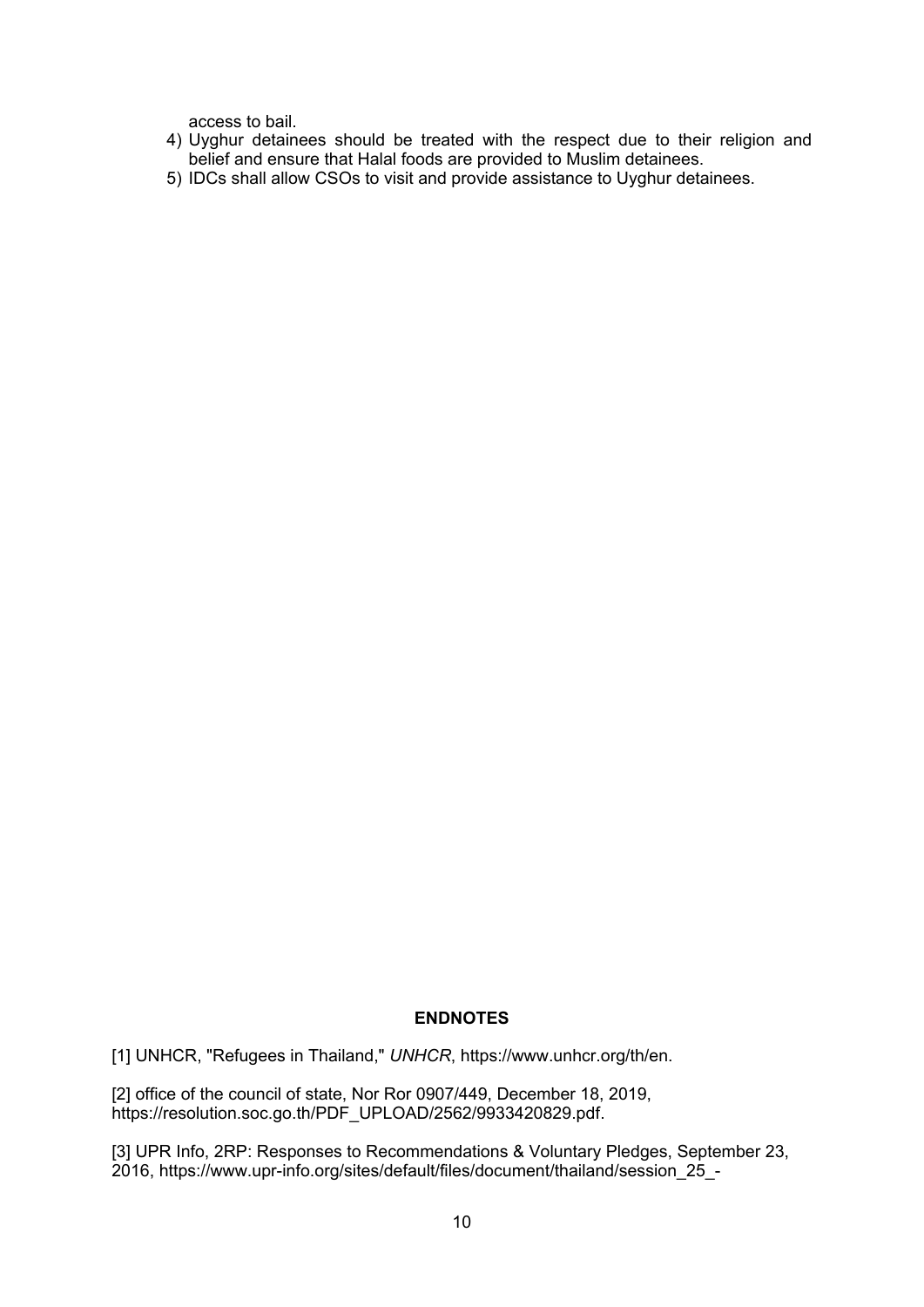may 2016/recommendations and pledges thailand 2016.pdf, p.5, para. 158.56.

[4] UPR Info, 2RP: Responses to Recommendations & Voluntary Pledges, September 23, 2016, https://www.upr-info.org/sites/default/files/document/thailand/session\_25\_ may 2016/recommendations and pledges thailand 2016.pdf, p. 16, para. 159.67

[5] UPR Info, 2RP: Responses to Recommendations & Voluntary Pledges, September 23, 2016, https://www.upr-info.org/sites/default/files/document/thailand/session\_25\_- \_may\_2016/recommendations\_and\_pledges\_thailand\_2016.pdf, p. 16, para. 159.68

[6] U.N. Human Rights Council, *Opinions adopted by the Working Group on Arbitrary Detention at its eighty-ninth session, 23–27 November 2020*, U.N. Doc. A/HRC/WGAD/2020/70, January 28, 2021, para 106.

[7] U.N. Human Rights Council, *Opinions adopted by the Working Group on Arbitrary Detention at its eighty-ninth session, 23–27 November 2020*, U.N. Doc. A/HRC/WGAD/2020/70, January 28, 2021, para 107.

[8] UPR Info, 2RP: Responses to Recommendations & Voluntary Pledges, September 23, 2016, https://www.upr-info.org/sites/default/files/document/thailand/session\_25\_ may 2016/recommendations and pledges thailand 2016.pdf, p. 11, para. 158.179.

[9] UPR Info, 2RP: Responses to Recommendations & Voluntary Pledges, September 23, 2016, https://www.upr-info.org/sites/default/files/document/thailand/session\_25\_- \_may\_2016/recommendations\_and\_pledges\_thailand\_2016.pdf, p. 11, para. 158.180

[10] U.N. Human Rights Council, *Compilation prepared by the Office of the United Nations High Commissioner for Human Rights in accordance with paragraph 15 (b) of the annex to Human Rights Council resolution 5/1 and paragraph 5 of the annex to Council resolution 16/21*, U.N. Doc. A/HRC/WG.6/25/THA/2, March 7, 2016, para. 70.

[11] U.N. Human Rights Council, Summary prepared by the Office of the United Nations High Commissioner for Human Rights in accordance with paragraph 15 (c) of the annex to Human Rights Council resolution 5/1 and paragraph 5 of the annex to Council resolution 16/21, U.N. Doc. A/HRC/WG.6/25/THA/3, February 23, 2016, para. 67.

[12] U.N. Human Rights Council, Summary prepared by the Office of the United Nations High Commissioner for Human Rights in accordance with paragraph 15 (c) of the annex to Human Rights Council resolution 5/1 and paragraph 5 of the annex to Council resolution 16/21, U.N. Doc. A/HRC/WG.6/25/THA/3, February 23, 2016, para. 71.

[13] National Human Rights Commission of Thailand, "*Alternative Report on Thailand's Implementation in Compliance with the Convention on the Elimination of All Forms of Racial Discrimination (CERD) by the National Human Rights Commission of Thailand (NHRCT)*", https://tbinternet.ohchr.org/\_layouts/15/treatybodyexternal/Download.aspx?symbolno=INT% 2fCERD%2fIFN%2fTHA%2f42390&Lang=en, p. 13.

[14] The Bangkok South Municipal Court Judgment No. Tor Or.5/2561.

[15] Yiamyut Sutthichaya and Thaweeporn Kummetha, "Bangkok-Phnom Penh deal? Deportation of Sam Sokha and uncertain future of Thai exiles," *Prachathai*, February 23, 2018, https://prachatai.com/english/node/7645.

[16] Reuters, "Cambodian activist faces deportation from Thailand," *Bangkok Post*, December 7, 2018, https://www.bangkokpost.com/world/1589702/cambodian-filmmakerfaces-deportation-from-thailand.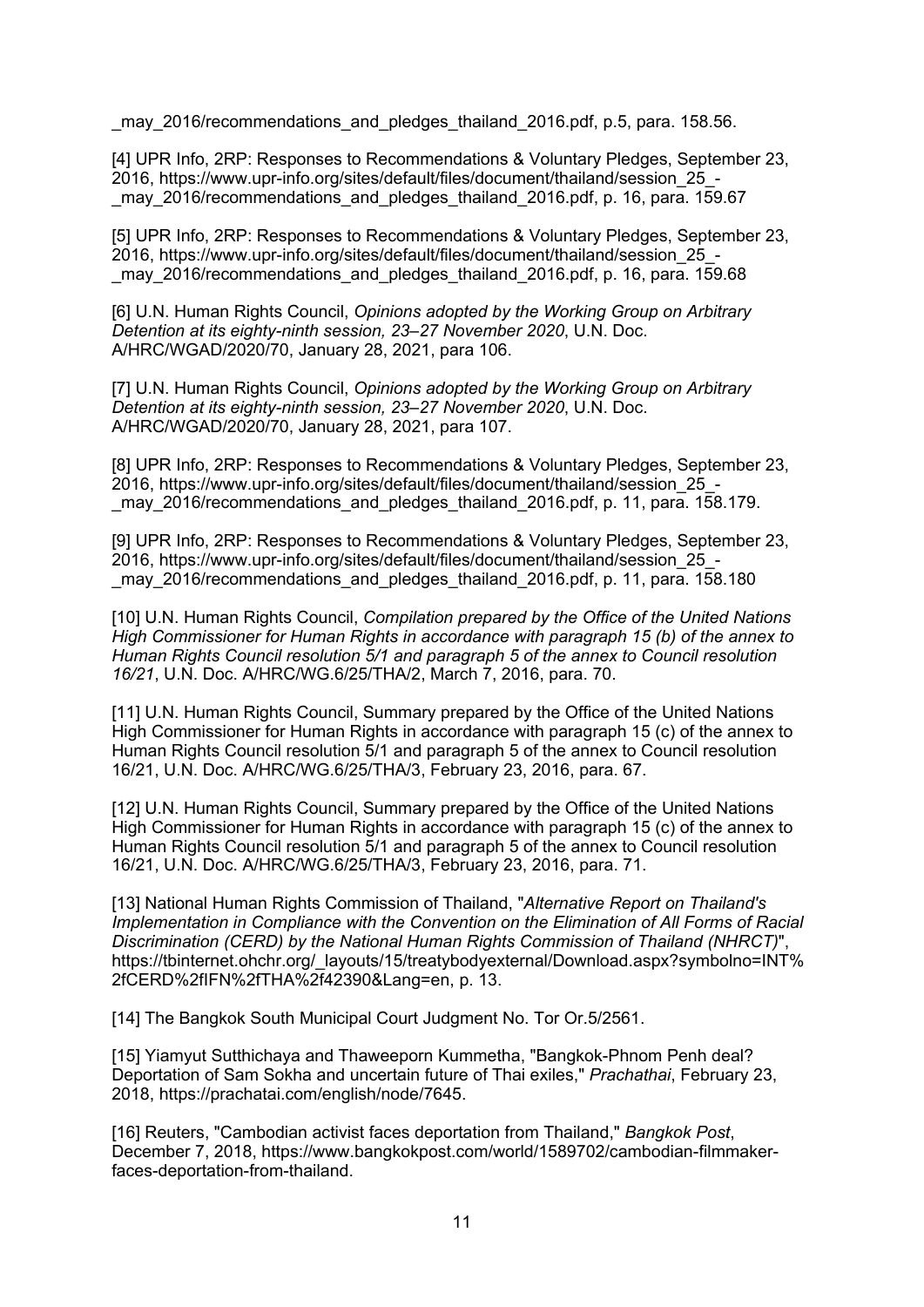[17] International Covenant on Civil and Political Rights (ICCPR), adopted December 16, 1966, G.A. Res. 2200A (XXI), U.N. Doc. A/6316, ratified by Thailand, Art. 14(3).

[18] Thailand Criminal Procedure Code, 1934, B.E. 2477, Section 13.

[19] Thailand Child Protection Act, 2003, B.E. 2546, Section 22.

[20] Thailand Juvenile and Family Court and Juvenile and Family Case Procedure Act, 2010, B.E. 2553, Section 70 and 72.

[21] Thailand Juvenile and Family Court and Juvenile and Family Case Procedure Act, 2010, B.E. 2553, Section 73.

[22] Thailand Juvenile and Family Court and Juvenile and Family Case Procedure Act, 2010, B.E. 2553, Section 70, 72, 73, and 78.

[23] Thailand Criminal Procedure Code, 1934, B.E. 2477, Section 90.

[24] U.N. Human Rights Council, Report of the Working Group on the Universal Periodic Review Thailand, U.N. Doc. A/HRC/33/16, July 15, 2016, para. 158.37, 158.70, 158.145, 158.146, 158.151, 158.152, 158.154.

[25] UPR Info, "*Highlights of Thailand's implementation of recommendations and voluntary pledges under the second cycle of the Universal Periodic Review 2016-2018 (Mid-term update)",*

https://www.upr-info.org/sites/default/files/document/thailand/session 25 may 2016/thailandimplementation2ndcycle.pdf, p.9.

[26] National Human Rights Council of Thailand, "Report No. 5/2560 on right to benefit from public health service and welfare from the state related to right and personal status in case of access to public health service of urban refugees and asylum seekers", 2017, http://library.nhrc.or.th/ulib/document/report/report2560\_5E.pdf.

[27] *Ibid*

[28] Rapeepong Suphanchaimat et al., Health status and healthcare access amongst urban refugees in Greater Bangkok, Thailand,2019-2020: policy analysis and unmet need survey, International Health Policy Program Foundation, Nonthaburi, December 1, 2020, pp.69.

[29] Thana Boonlert, "Protecting Asean's most vulnerable," Bangkok Post, November 2, 2019,

https://www.bangkokpost.com/thailand/general/1785419/protecting-aseans-most-vulnerable

[30] GEM, "Building Bridges, Not Walls", 2019, https://unesdoc.unesco.org/ark:/48223/pf0000265866, p. 44.

[31] Save the Children and World Education, "Pathways to a Better Future: A Review of Education for Migrant Children in Thailand", 2014, http://thailand.worlded.org/wpcontent/uploads/2016/04/MESR-Policy-Brief.pdf, p. 2.

[32] United Nations Educational, Scientific, and Cultural Organization, "The hidden crisis: Armed conflict and education", 2010, https://unesdoc.unesco.org/ark:/48223/pf0000190709

[33] United Nations Educational, Scientific, and Cultural Organization and Sustainable Development Goals, Migration, "Displacement and Education: Building Bridges, Not Walls",